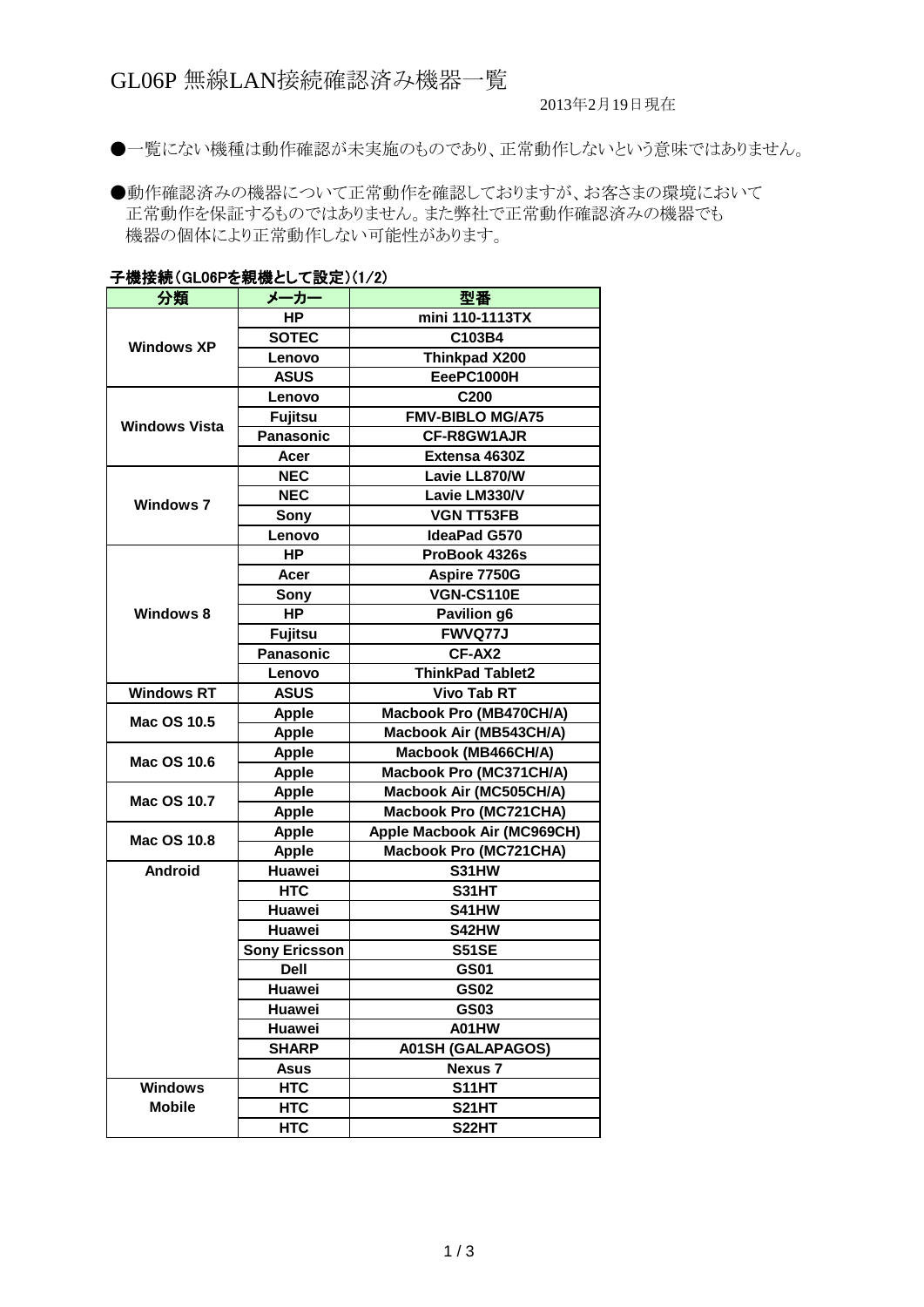## 子機接続(GL06Pを親機として設定)(2/2)

| 分類                  | メーカー             | 型番                       |
|---------------------|------------------|--------------------------|
| iOS                 | <b>Apple</b>     | <b>iPod touch 1st</b>    |
|                     | <b>Apple</b>     | iPod touch (5th Gen)     |
|                     | <b>Apple</b>     | iPhone3G                 |
|                     | <b>Apple</b>     | iPhone3GS                |
|                     | <b>Apple</b>     | iPhone4                  |
|                     | <b>Apple</b>     | iPhone4S                 |
|                     | <b>Apple</b>     | iPhone5                  |
|                     | <b>Apple</b>     | iPad mini                |
|                     | <b>Apple</b>     | iPad 3rd                 |
|                     | <b>Apple</b>     | iPad 4th                 |
| <b>GAME</b>         | <b>SCE</b>       | <b>PSP</b>               |
|                     | <b>SCE</b>       | PSP go                   |
|                     | <b>SCE</b>       | <b>Play station3</b>     |
|                     | <b>SCE</b>       | <b>PS Vita</b>           |
|                     | <b>Nintendo</b>  | <b>Nintendo DS</b>       |
|                     | <b>Nintendo</b>  | <b>Nintendo DSLite</b>   |
|                     | <b>Nintendo</b>  | <b>Nintendo DSi</b>      |
|                     | <b>Nintendo</b>  | <b>Nintendo DS LL</b>    |
|                     | <b>Nintendo</b>  | Nintendo 3DS             |
|                     | <b>Nintendo</b>  | Nintendo 3DS LL          |
|                     | <b>Nintendo</b>  | Wii                      |
|                     | <b>Nintendo</b>  | Wii U                    |
|                     | <b>Microsoft</b> | Xbox360                  |
|                     | <b>SONY</b>      | Cyber-shot (DSC-G3)      |
| <b>SD Card</b>      | Eye-Fi Japan     | <b>Eye-Fi Connect X2</b> |
| <b>Printer</b>      | <b>EPSON</b>     | <b>Colorio EP-901A</b>   |
| <b>Audio Player</b> | Sony             | <b>WALKMAN X1050</b>     |
| <b>Book Reader</b>  | Amazon           | <b>Kindle Fire HD</b>    |